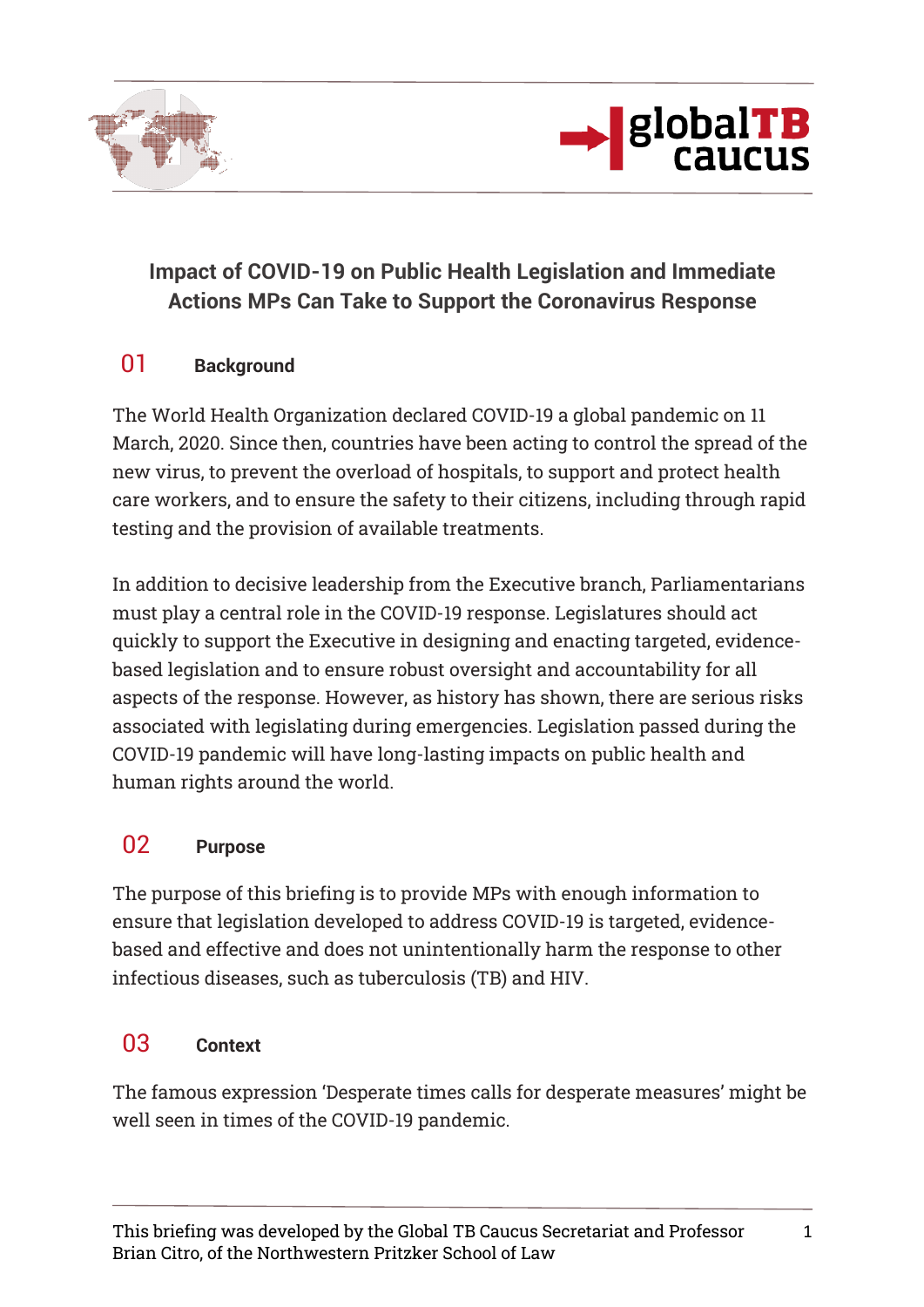



Moreover, this expression was likely first used by Greek physician Hippocrates, who wrote: 'For extreme diseases, extreme methods of cure, as to restriction, are most suitable'. But desperate measures often have unintended consequences. In the context of the COVID-19 pandemic, hastily enacted legislation, despite its good intentions, may impede the disease response while negatively affecting the most vulnerable in our communities, including people affected by TB.

Case in point: During the Ebola crisis in 2014, some Parliaments rushed to enact legislation in order to stop the spread of the deadly disease and to prevent future outbreaks. However, in some cases these laws were unfocused and counterproductive to their own purpose. Rather than targeting the unique Ebola virus, they were written overly broad to apply to all infectious diseases, including diseases as different as HIV, TB, yellow fever and even the flu. On the one hand, this meant that the laws failed to effectively target the Ebola virus disease and, on the other hand, it meant they set counterproductive and dangerous precedents for the response to HIV, TB and other disease.

In response to the coronavirus outbreak, many national and sub-national governments have declared states of emergency or states of exception. Parliaments are quickly developing and imposing restrictions on the movement of people within their countries. While social distancing and quarantine are acceptable and effective tools of the COVID-19 response, they must be targeted, proportional and non-discriminatory. Emergency laws such as these and others may be effective and justifiable during the pandemic stage of the coronavirus outbreak, but they may be harmful to public health in the long term if they sweep too broadly to include other infectious diseases and negatively impact the health and human rights of vulnerable populations.

The evidence is clear: we know from global, national and local responses to HIV that targeted, rights-based laws and policies, grounded in scientific evidence, promote a more effective, sustainable disease response.

Respect for human rights promotes better individual and public health outcomes, in encouraging people to seek testing, to start and complete treatment, and to support contact tracing and other efforts to prevent the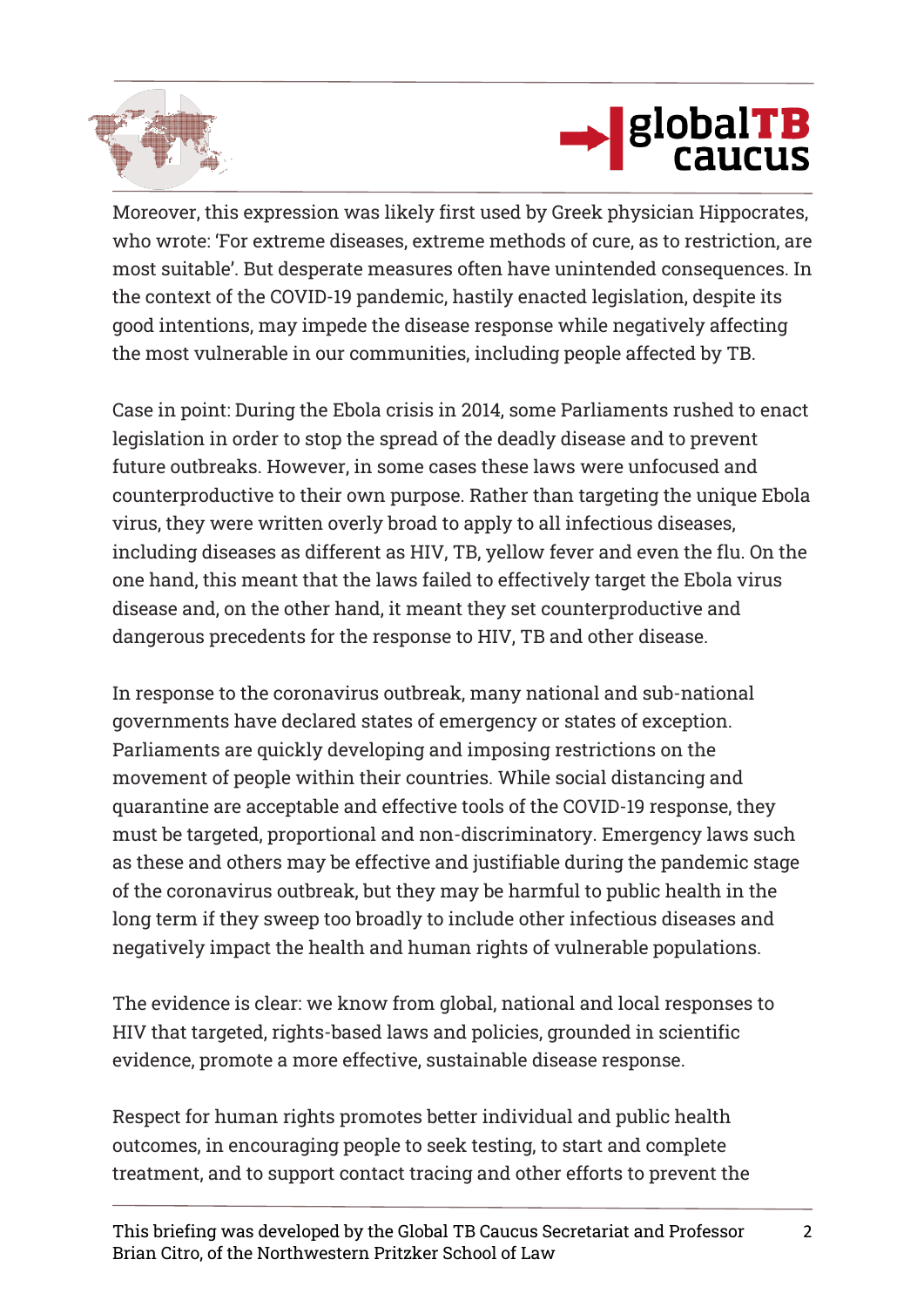



spread of disease. In other words: **respect for human rights protects public health**.

#### 04 **What MPs Can Do to Support the COVID-19 Response**

**Targeted, evidence-based interventions** are needed to combat the coronavirus outbreak and to find and treat people with COVID-19:

- 1. Most importantly, all laws, policies, executive directives and other interventions should be targeted to specifically address the coronavirus, based on the available science and evidence to stop the spread of the virus and to find and treat people with the illness;
- 2. Laws, policies or directives should not use broad language like "infectious disease" or "non-communicable disease". All emergency interventions should explicitly refer to the coronavirus and COVID-19 as their targets, to make it clear and unambiguous.

**Sunset provisions and Congressional oversight authority** should be central to all COVID-19 legislation:

- 3. Sunset provisions establish a date or specific circumstances by which the law, policy or directive expires and ceases to be in effect. If a date is not advisable given the uncertainty of the situation, you may consider sunset provisions based on epidemiological data about the spread and control of the virus, such as the number of new cases, number of deaths etc. The means, for example, the law or policy explicitly states that it will no longer be in effect when the number of new cases or deaths reaches a certain point;
- 4. Oversight authority should be granted to an appropriate body composed, at least in part, of democratically elected Members of the Parliament to monitor and evaluate the effectiveness of the intervention, to consider its effect on the constitutional rights of the affected people, to watch for unintended consequences, including its impact on other public health programs for TB and HIV, and to make their reports public;